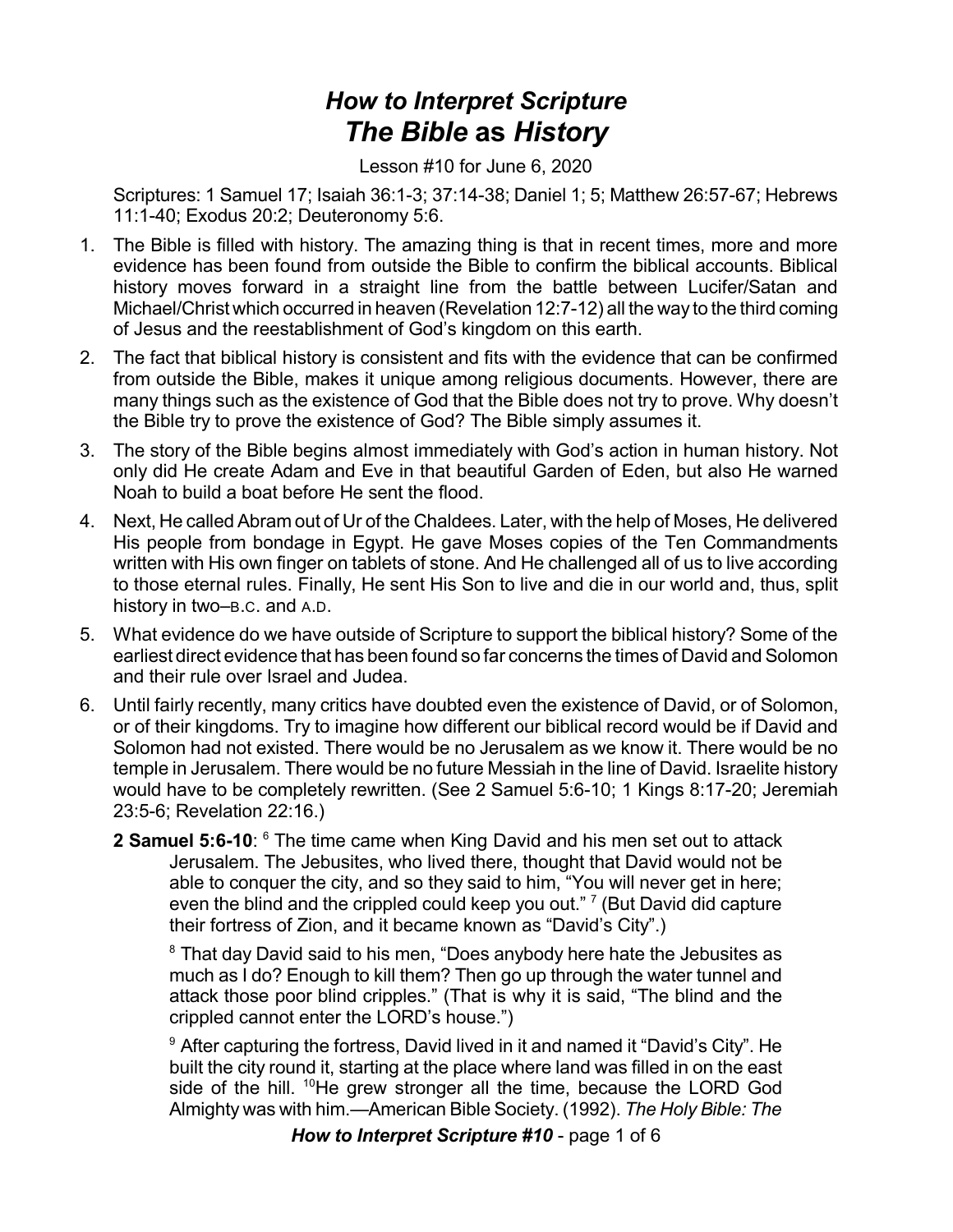*Good News Translation*\* (2nd ed., 2 Samuel 5:6–10). New York: American Bible Society. [Note that the parentheses and the wording in parentheses are in the source.] ‡

- 7. One of the first mentions of David in the Bible is the story of the time he came as a simple shepherd boy to visit his brothers on the front lines of the war against the Philistines. The details of the story can be read in 1 Samuel 17. First Samuel 17:1-3 give us several details about the geographical positions and cities involved in that great rout of the Philistines by David when he killed Goliath. We now have clearly identified the town of **Shaaraim**. And what we now know about the geography fits perfectly with the biblical story. Look at this map/photo to see the places involved. [http://www.jesuswalk.com/david/02\\_david\\_goliath.htm](http://www.jesuswalk.com/david/02_david_goliath.htm)
	- **1 Samuel 17:1-3,52**: <sup>1</sup> The Philistines gathered for battle in Socoh, a town in Judah; they camped at a place called Ephes Dammim, between Socoh and Azekah. <sup>2</sup>Saul and the Israelites assembled and camped in the Valley of Elah, where they got ready to fight the Philistines. <sup>3</sup>The Philistines lined up on one hill and the Israelites on another, with a valley between them.... <sup>52</sup>The men of Israel and Judah shouted and ran after them, pursuing them all the way to Gath and to the gates of Ekron. The Philistines fell wounded all along the road that leads to **Shaaraim**, as far as Gath and Ekron.—*Good News Bible*.\* †
- 8. In 1993, excavations at the northern city of Tel Dan, right on the border with Lebanon, uncovered a large monument stone recording the victory of King Hazael of Damascus over "the King of Israel" and the king of the "House of David" around 840 B.C. This is nearly contemporary evidence for the existence of David and his monarchy. You can see a picture of that stone monument at: [http://cojs.org/tel\\_dan\\_stele-\\_c-\\_840\\_bce/](http://cojs.org/tel_dan_stele-_c-_840_bce/)
- 9. Read Isaiah 36:1-3 and Isaiah 37:14-38. A few years after the Assyrians from Nineveh had conquered the northern kingdom of Israel (723/722 B.C.) by laying siege to Samaria, the capital of Israel, they returned to see if they could do the same to the southern kingdom of Judah. Hezekiah was king at the time in 701 B.C.; but, this time the story was different. Hezekiah was one of the few good kings. He turned to God and to the prophet Isaiah for direction. Sennacherib, one of the generals of the Assyrian army, came with a large group of soldiers to offer a peace treaty to the people of Jerusalem and overtly despise and directly challenge their God.Assyria had already conquered Lachish which was not too far away and basically controlled all of the territory of Judah except Jerusalem. They had conquered 46 of Hezekiah's strong walled towns.
- 10. But, instead of defying Sennacherib or trying to fight him, Hezekiah, with the help of Isaiah, turned to the Lord; God's angel wiped out Sennacherib's entire army. (Isaiah 37:36) Sennacherib later boasted that he shut up Hezekiah in his city "like a bird in a cage." But, just as God had prophesied in Isaiah 37:33-35, the Assyrians did not enter that city or conquer it. In the British Museum in London there is a large room displaying the wall carvings from the Assyrian capital in Nineveh describing Sennacherib's conquest of Lachish in Judah. But, he did not conquer Jerusalem.
	- **Isaiah 37:33-36**: 33 "This is what the LORD has said about the Assyrian emperor: 'He will not enter this city or shoot a single arrow against it. No soldiers with shields will come near the city, and no siege mounds will be built round it.  $^{34}\mathrm{He}$ will go back by the road on which he came, without entering this city. I, the LORD, have spoken. <sup>35</sup>I will defend this city and protect it, for the sake of my own honour and because of the promise I made to my servant David."<sup>36</sup> An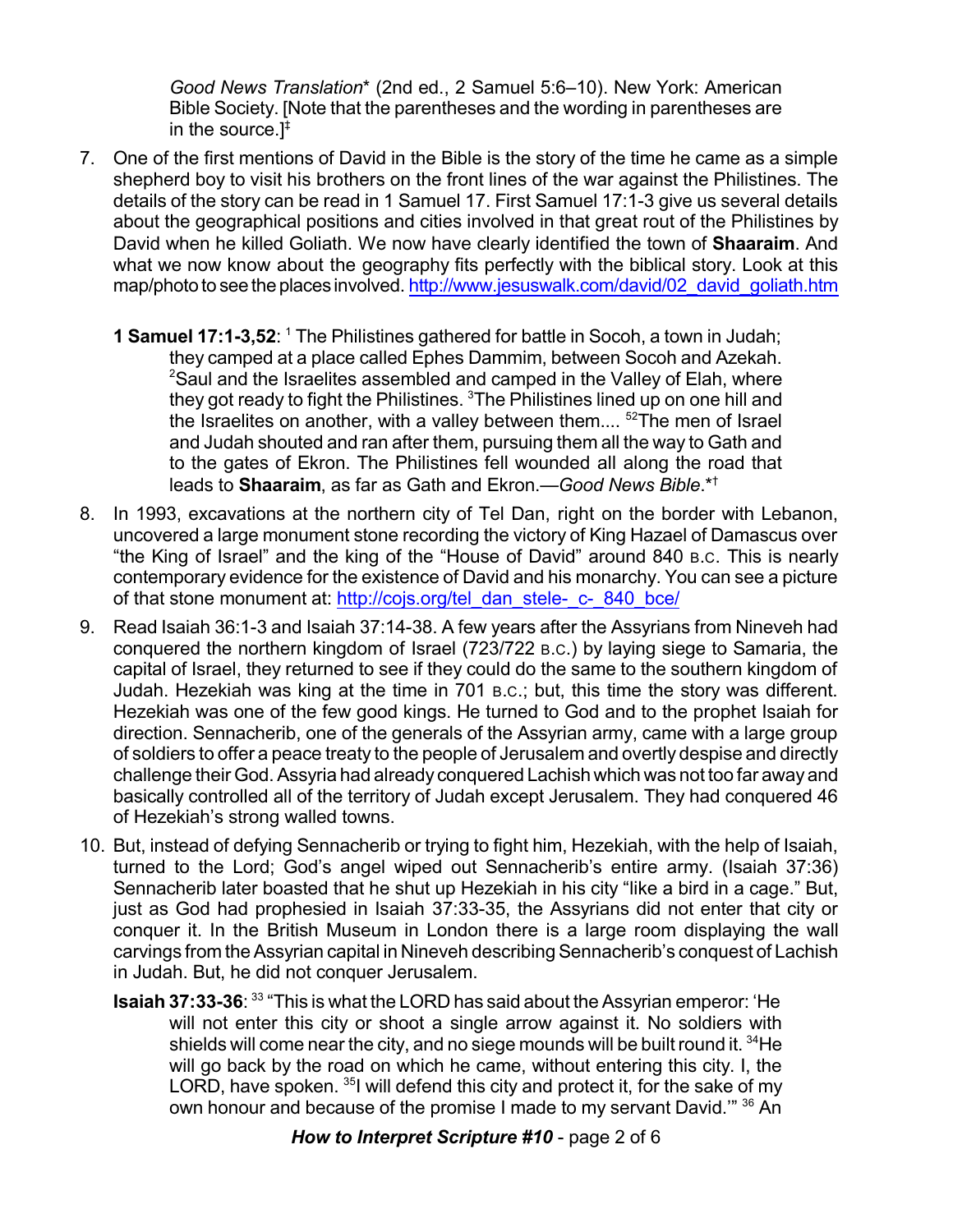**angel of the LORD went to the Assyrian camp and killed 185,000 soldiers**. At dawn the next day there they lay, all dead!—*Good News Bible*.\* †

- 11. Clearly, this was a miraculous occurrence. Critics have tried to suggest that maybe there was some kind of plague that affected the army; but, for the Assyrian soldiers all to be dead in one night would be impossible to explain by natural events.
- 12. Might God perform miraculous deliverances of His people in the last days? Has God performed miracles to preserve some of His children, even in our day? For example, see: *One Miracle after Another* by Pavel Goia.
- 13. There are many, many small clay tablets that have been recovered from Babylon. And many of them are from the time of Daniel and Nebuchadnezzar.
- 14. Read Jeremiah 39:3. Notice especially the name *Sarsechim*. A scholar from the University of Vienna who was able to read the cuneiform text found a tablet stored in the British Museum with the very same name on it.
	- **Jeremiah 39:3**: (When Jerusalem was captured, all the high officials of the king of Babylonia came and took their places at the Middle Gate, including Nergal Sarezer, Samgar Nebo, **Sarsechim**, and another Nergal Sarezer.)—*Good News Bible*.\* † [Footnote: The names and titles of these men are unclear.]
	- **Jeremiah 39:3**: Then all the officials of the king of Babylon came in and sat down at the Middle Gate: Nergal-sar-ezer, Samgar-nebu, **Sar-sekim** the Rab-saris, Nergal-sar-ezer the Rab-mag, and all the rest of the officials of the king of Babylon.—*New American Standard Bible: 1995 update*.\* (1995). (Jeremiah 39:3). La Habra, CA: The Lockman Foundation. $^\dagger$
- 15. There are well over 100 different individuals from the Old and New Testaments whose existence has now been documented from extra-biblical sources. This is a phenomenal amount of evidence in support of the biblical history.
- 16. We know about the story of Daniel and his many experiences, vindicating the power and activities of the Lord God of heaven.
- 17. After arriving in Babylon and taking charge of the people there, Nebuchadnezzar's father, Nabopolassar conquered the then-known world. Nebuchadnezzar followed in his footsteps. They built a fantastic city with beautiful walls and towers, more than 300 temples, and an exquisite palace. Look at the description of the beast representing Babylon in Daniel 7.
	- **Daniel 7:4**: The first one looked like a lion, but had wings like an eagle. While I was watching, the wings were torn off. The beast was lifted up and made to stand upright. And then a human mind was given to it.—*Good News Bible*.\*
- 18. It is interesting that Babylon is represented in the Bible as a lion with wings. Many beautiful depictions on tile of lions in various positions have been preserved from Babylon. Many of these tile lions have been preserved and can be seen in the various museums in the Middle East and in Europe. See https://en.wikipedia.org/wiki/Ishtar Gate#/media/
- 19. How do you think the early training of Daniel and his three friends affected the biblical record and the history of the world? What if Daniel had not been faithful? Would his visions have been given to someone else?
	- **Daniel 1:8**: But Daniel **purposed in his heart** that he would not defile himself with the portion of the king's meat, nor with the wine which he drank: therefore he

*How to Interpret Scripture #10* - page 3 of 6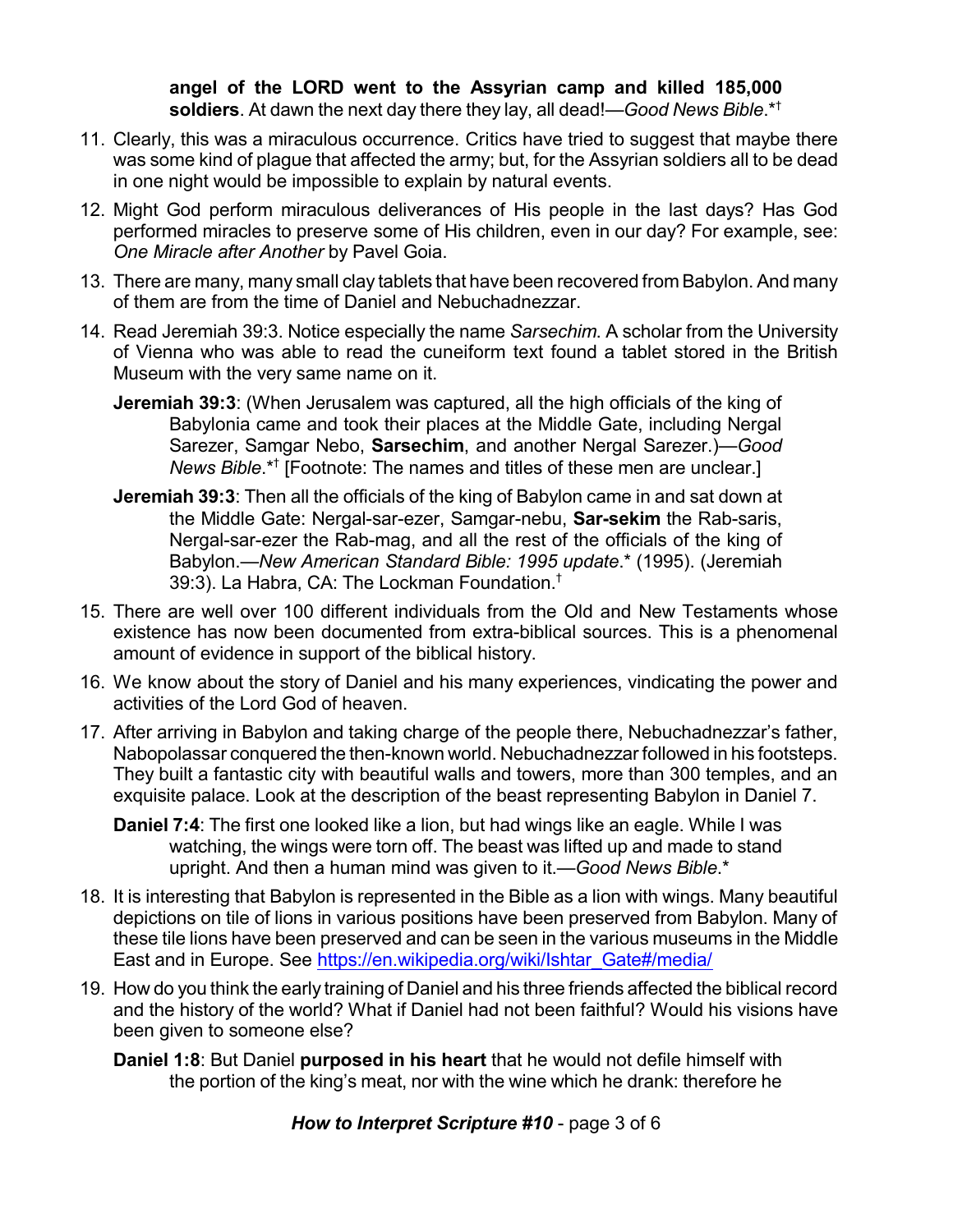requested of the prince of the eunuchs that he might not defile himself.—*The Holy Bible: King James Version*.\* (2009). (Electronic Edition of the 1900 Authorized Version., Daniel 1:8). Bellingham, WA: Logos Research Systems,  $Inc.<sup>†</sup>$ 

- 20. What does *purposed in his heart* mean? The heart, of course, is only a very specialized muscle for pumping blood to support the rest of the body. But, in this passage Daniel was telling us that he was absolutely determined to obey God's will no matter what the results might be; his mind was made up.
- 21. Some critics have suggested that maybe even Jesus Christ did not exist. But, more and more evidence is being found to support that history, the story which we know from the Gospels.
- 22. Read Matthew 26:57-67; John 11:45-53; and John 18:29-31. Caiaphas was the high priest during the final days of the life of Jesus. He was determined to rid the world of Jesus whom he considered to be a rival.
	- **Matthew 26:57**: Those who had arrested Jesus took him to the house of Caiaphas, the High Priest, where the teachers of the Law and the elders had gathered together.—*Good News Bible*.\*
- 23. Josephus, a Jew who served as a historian for the Romans, wrote:

"Besides which he also deprived Joseph, who was also called Caiphas [*sic*], of the high priesthood, and appointed Jonathan, the son of Ananus, the former high priest, to succeed him."—*Josephus Complete Works* (Grand Rapids, Mich.: Kregel Publications, 1969), book 18, chapter 4, p. 381.—[as quoted in *Adult Sabbath School Bible Study Guide*\* for Wednesday, June 3]. [Note that "[*sic*]" is in the source.] ‡§

- 24. In 1990, a family tomb was discovered south of Jerusalem containing 12 ossuaries. An ossuary is a bone box. People were buried without being preserved in any way, and fairly quickly the flesh was gone. The Jews then would gather the bones and carefully place them in a smaller *bone box* where they would be protected. These ossuaries (bone boxes) were clearly dated from the middle of the 1<sup>st</sup> century A.D. And on one of those very elaborate bone boxes it says: "Joseph, son of Caiaphas." Many scholars believe that this was the actual bone box holding the very bones of the man who condemned Jesus. See it at: [https://en.wikipedia.org/wiki/Caiaphas\\_ossuary](https://en.wikipedia.org/wiki/Caiaphas_ossuary)
- 25. Furthermore, in 1961, an inscription was found in the city of Caesarea Maritima with most of the name of Pontius Pilate carved on it. (Matthew 27:11-14; Mark 15:2-5; Luke 23:3-5; John 18:33-38) See the inscription on "the so-called Pilate Stone" pictured on the right margin about half way down the article at: https://en.wikipedia.org/wiki/Pontius Pilate
- 26. Numerous secular historians from the  $1<sup>st</sup>$  or  $2<sup>nd</sup>$  centuries mentioned Christians and mentioned that they were followers of the Christ. Even their gatherings are documented in some detail.
- 27. How do you feel about these kinds of evidence as a support to our belief in the Bible?
- 28. While these items provide some confirmation, we must not base our trust on archaeological evidence alone. Critics will try to take many of these writings and much of this information and try to reinterpret it in a way that does not agree with the Bible.
- 29. But, Jews and Christians can rejoice as more and more evidence is found supporting the

*How to Interpret Scripture #10* - page 4 of 6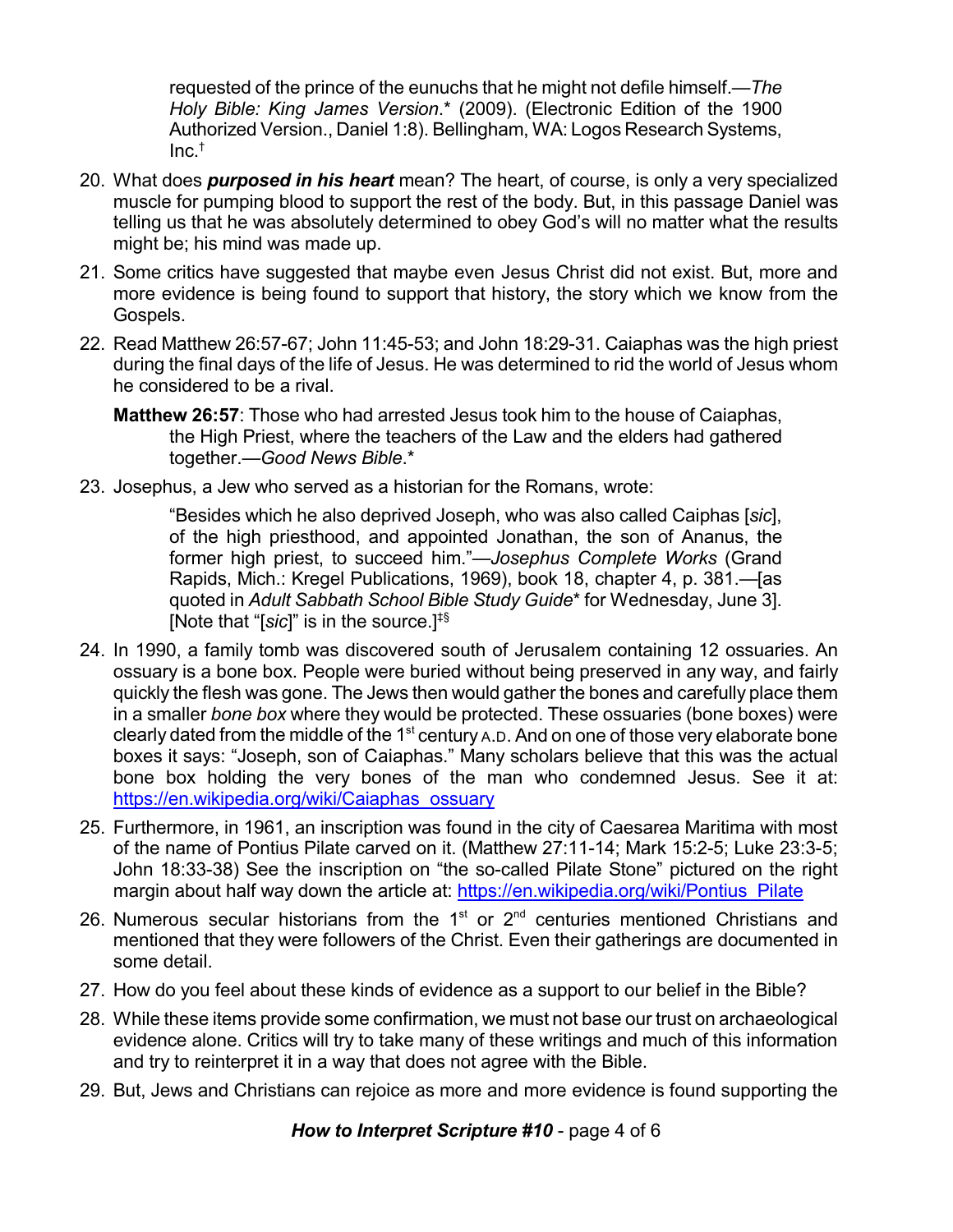historicity of the Bible.

- 30. Read Hebrews 11. Think of what this says about the faithful followers of God. Enoch walked with God. Noah built a boat on faith alone and rode out the worst storm this world has ever seen. Abraham exercised his faith in God and traveled to a new country, became a father at an old age, and, finally, was offering that promised son on an altar when, suddenly, his hand was held back and a substitute was found. Sarah became pregnant at a time when it was thought to be impossible. Joseph prophesied that Israel would leave Egypt and asked to have his bones taken back to Canaan when they went. Moses refused to be called the son of Pharaoh's daughter and led Israel out of Egypt, not afraid of Pharaoh, choosing rather to suffer with the children of Israel. Moses, raised as an adopted son of Pharaoh's daughter, although not entering the land of Canaan on this earth was taken from his grave to the heavenly Canaan. Rahab avoided being killed in the destruction of Jericho because she gave the spies a friendly welcome. Despite all his foibles, Samson managed to bring down the Philistine temple, killing thousands but dying with them, thus, defeating the armies of his enemies.
- 31. Faith may seem like something quite nebulous to some people. But, for these people it was very real. Hezekiah had God's promise! Daniel had God's vision.
- 32. How much do you think God told Noah about what was coming? How would you describe rain to someone who had never seen it? How did Noah try to describe it to the people of his day?
- 33. We each face decisions every day in our lives. How much importance does prayer and Bible study play on your day-by-day decisions?

**The Bible is the most ancient and the most comprehensive history that men possess.** It came fresh from the fountain of eternal truth, and throughout the ages a divine hand has preserved its purity. It lights up the far-distant past, where human research in vain seeks to penetrate. In God's word only do we behold the power that laid the foundations of the earth and that stretched out the heavens. Here only do we find an authentic account of the origin of nations. Here only is given a history of our race unsullied by human pride or prejudice.—Ellen G. White, *Education*\* 173.1. †

He who has a knowledge of God and His word has a settled faith in the divinity of the Holy Scriptures. He does not test the Bible by man's ideas of science. He brings these ideas to the test of the unerring standard. He knows that God's word is truth, and truth can never contradict itself; whatever in the teaching of so-called science contradicts the truth of God's revelation is mere human guesswork.

To the really wise, scientific research opens vast fields of thought and information.—Ellen G. White, *Testimonies for the Church*,\* vol. 8, 325.1-2.

34. For many, many years, biblical critics laughed at Bible-believing Christians and Jews because there was no extra-biblical evidence for Belshazzar. Then, a small cylinder was found in the British Museum with the name of Belshazzar and his father, Nabonidus, on it. Once again, the biblical record has been vindicated. See a picture of that cylinder and an English translation at: [https://en.wikipedia.org/wiki/Cylinders\\_of\\_Nabonidus](https://en.wikipedia.org/wiki/Cylinders_of_Nabonidus)

> "As for me, Nabonidus, king of Babylon, save me from sinning against your great godhead and grant me as a present a life long of days, and as for Belshazzar, the eldest son–my offspring–instill reverence for your great godhead in his heart and may he not commit any cultic mistake, may he be sated with a life of plenitude."